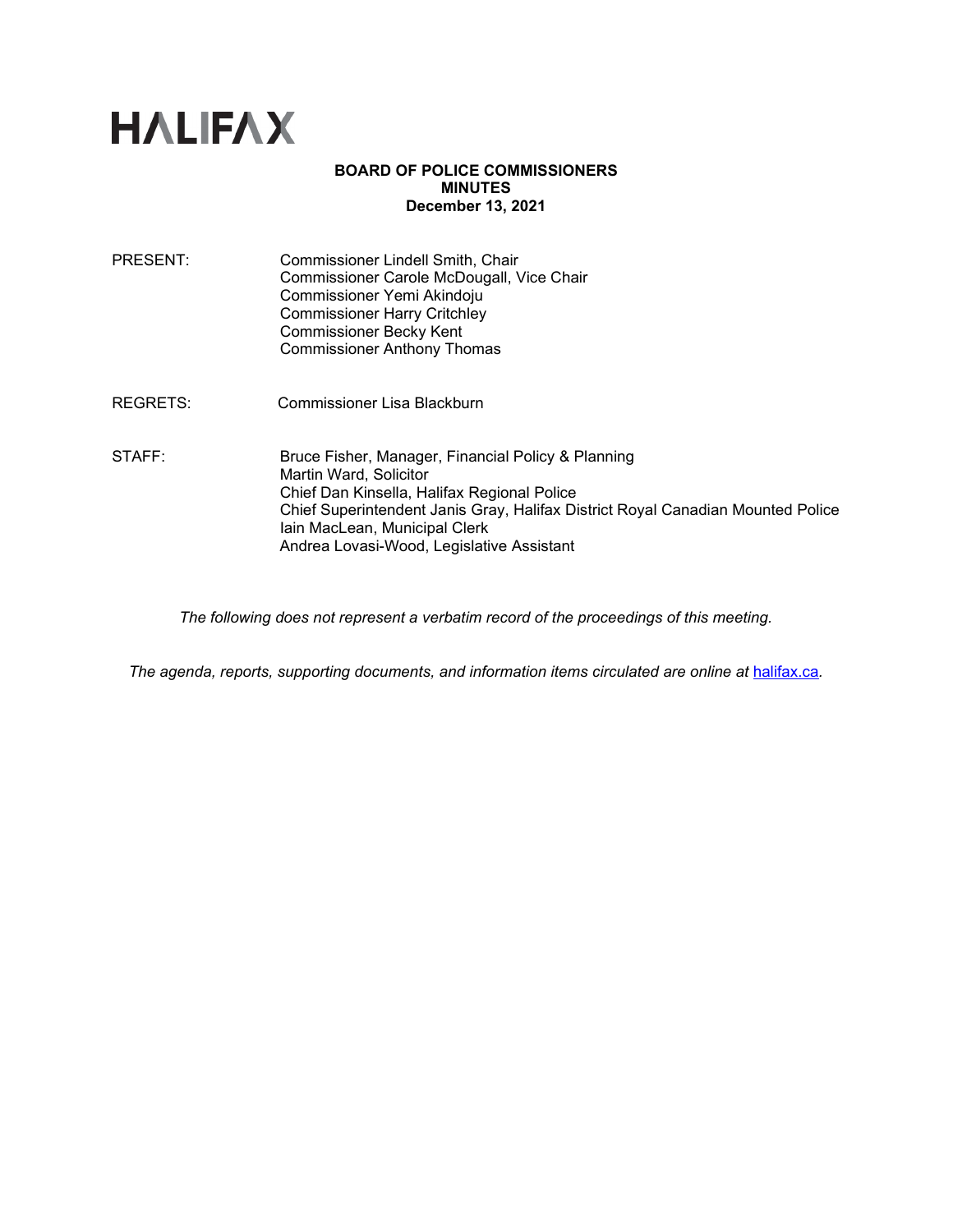*The meeting was called to order at 12:35 p.m., and recessed at 2:13 p.m. the Commission reconvened in at 2:23 p.m. the Commission moved into an In Camera (In Private) session at 3:35 p.m. and reconvened at 4:10 p.m. the Commission adjourned at 4:11 p.m.*

# **1. CALL TO ORDER**

The Chair called the meeting to order at 12:35 p.m. and acknowledged that the meeting took place in in Mi'kma'ki, the traditional and ancestral territory of the Mi'kmaq people, and that we are all treaty people.

# **2. COMMUNITY ANNOUNCEMENTS**

Chief Superintendent Janis Gray, Halifax District Royal Canadian Mounted Police (Halifax District RCMP) introduced Inspector Dustine Rodier, Management and Administrative Services Officer to the Board of Police Commissioners.

# **3. APPROVAL OF MINUTES – November 15, 2021 and December 4, 2021 (Special)**

MOVED by Commissioner Critchley, seconded by Commissioner Akindoju

# **THAT the minutes of November 15, 2021 and December 4, 2021 (Special) be approved as circulated.**

# **MOTION PUT AND PASSED.**

# **4. APPROVAL OF THE ORDER OF BUSINESS AND APPROVAL OF ADDITIONS AND DELETIONS**

MOVED by Commissioner Kent, seconded by Commissioner McDougall

**THAT the agenda be approved as presented.** 

# **MOTION PUT AND PASSED.**

# **5. BUSINESS ARISING OUT OF THE MINUTES – NONE**

# **6. CALL FOR DECLARATION OF CONFLICT OF INTERESTS – NONE**

# **7.CONSIDERATION OF DEFERRED BUSINESS – NONE**

# **8. CORRESPONDENCE, PETITIONS & DELEGATIONS 8.1 Correspondence**

Correspondence was received and circulated.

Iain MacLean, Municipal Clerk responded to questions of clarification from Board of Police Commissioners regarding the redaction of correspondence that includes information about third parties.

MacLean advised Board of Police Commissioners that the Municipal Clerk's Office is developing a correspondence process that includes the circulation of confidential correspondence.

# **8.2 Petitions – None**

# **8.3 Presentation – None**

# **9. INFORMATION ITEMS BROUGHT FORWARD – NONE**

# **10. REPORTS**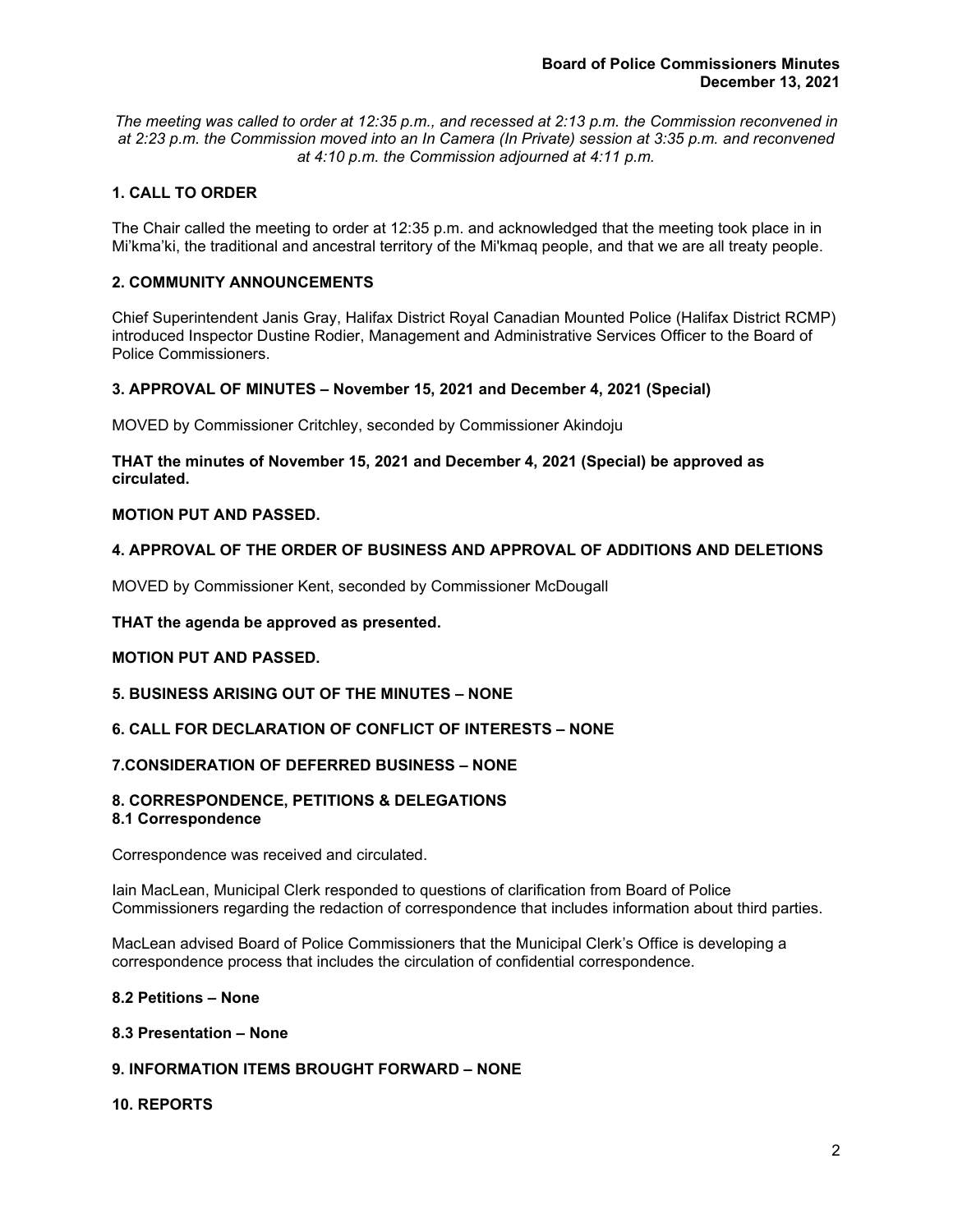# **10.1 STAFF**

# **10.1.1 Halifax Regional Police Information Technology Audit Report – December Update**

The following was before the Board of Police Commissioners:

• A staff report from Halifax Regional Police dated December 13, 2021

Chief Dan Kinsella, Halifax Regional Police, gave a presentation and responded to questions of clarification from Board of Police Commissioners*.*

# **MOTION PUT AND PASSED/DEFEATED.**

# **10.1.2 Halifax Regional Police 2022/23 Proposed Operating Budget**

The following was before the Board of Police Commissioners:

- A staff report from Halifax Regional Police dated December 13, 2021
- A staff presentation Halifax Regional Police dated December 13, 2021

Chief Dan Kinsella, Halifax Regional Police gave a presentation and responded to questions of clarification from Board of Police Commissioners*.*

Craig Horton, Financial Coordinator, Halifax Regional Police gave a presentation and responded to questions of clarification from Board of Police Commissioners*.*

Bruce Fisher, Manager, Financial Policy & Planning advised Board of Police Commissioners regarding the Commission's role in reviewing Halifax Regional Police's budget and the separation of Halifax Regional Police's operating and capital budgets. The *Police Act*, 2004, c.31, guides the approval process for the Halifax Regional Police operating and capital budgets. The Municipality cannot direct how Halifax Regional Police spend its' budget but can direct how much money can be spent. The Board of Police Commissioners reviews the proposed operating budget and makes recommendations to Regional Council.

Martin Ward, Solicitor advised Board of Police Commissioners that the *Police Act*, requires the Chief of Halifax Regional Police to submit a budget to Board of Police Commissioners for the Commission's review and recommendations to Regional Council for approval. Regional Council can accept that budget or return it to the Commission for further review if Regional Council disagrees with the Commission's recommendations.

Ward responded to questions of clarification from Board of Police Commissioners. Ward advised Board of Police Commissioners that the Commission's ability to recommend changes to Halifax Regional Police's budget must be in a manner consistent with the Commission's duties under section 55(3) of the *Police Act* and section 8(2)(e) of the Halifax Regional Municipality By-Law Number P-100, *Respecting the Board of Police Commissioners for the Halifax Regional Municipality Police By-law*.

MOVED by Commissioner Kent, seconded by Commissioner Thomas

# **THAT the Board of Police Commissioners:**

- **1. Approve the proposed Halifax Regional Police Operating Budget for 2022/2023 as presented at the December 13, 2021 meeting of the Board of Police Commissioners; and**
- **2. Recommend that Halifax Regional Council approve the proposed Halifax Regional Police Operating Budget for 2022/2023, as approved by the Board of Police Commissioners at their December 13, 2021 meeting.**

MOVED by Commissioner Kent, seconded by Commissioner McDougall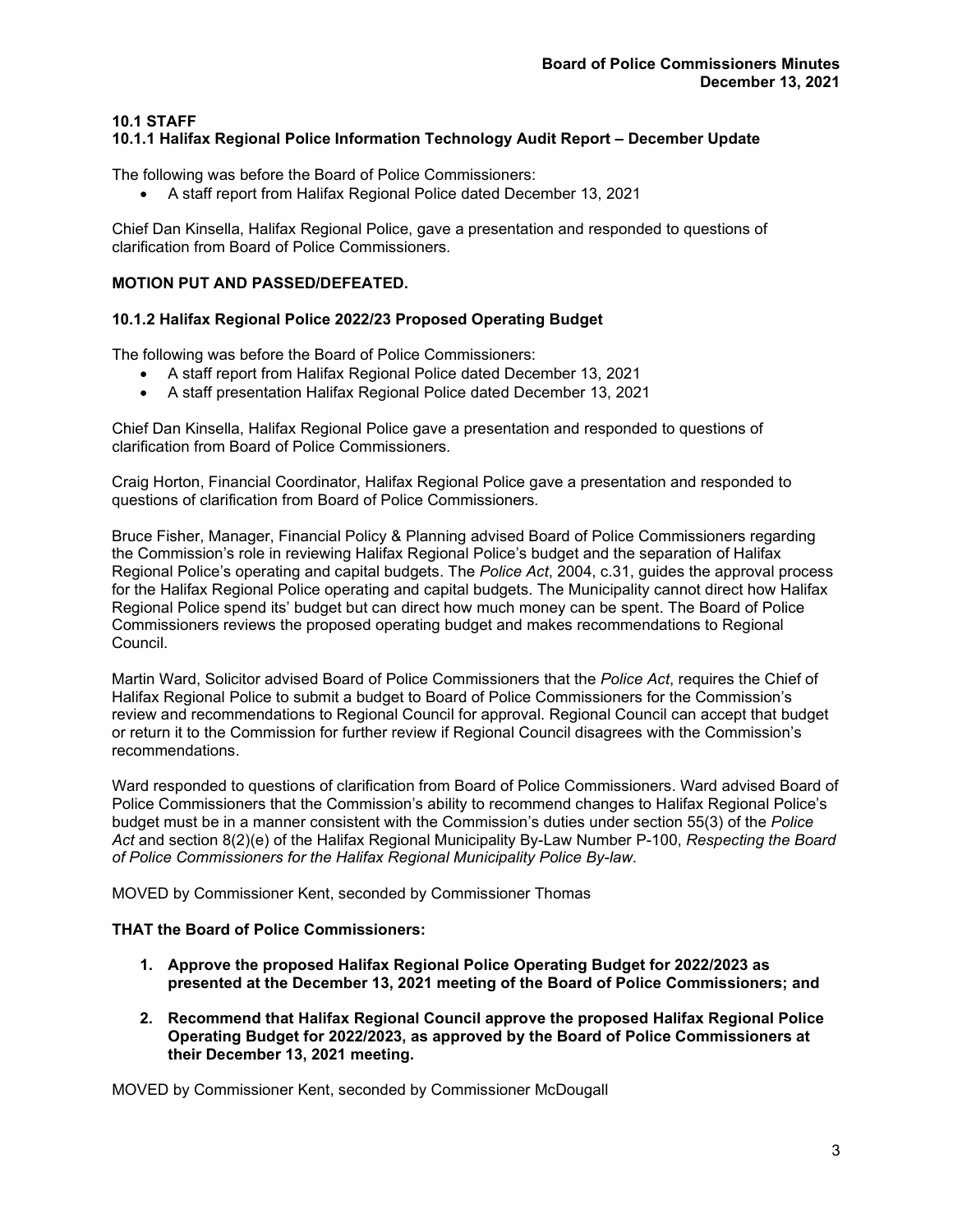# **THAT the Board of Police Commissioners defer Item 10.1.2 Halifax Regional Police 2022/23 Proposed Operating Budget to the next meeting of the Board of Police Commissioners pending a supplemental report providing further information.**

The Board of Police Commissioners requested that Halifax Regional Police provide the following information regarding the proposed Halifax Regional Police Operating Budget for 2022/2023:

- Compare proposed 2022/23 Operating Budget to the previous three years operating budgets;
- Provide a summary of the benefits of the requests in the proposed 2022/23 Operating Budget to the previous three years operating budgets;
- Provide reasons for the requested enhancements in the proposed 2022/23 Operating Budget;
- Need for public engagement and feedback;
- Identify the risks of not funding a requested position including examples from previous nonfunded positions;
- Detail the interaction between Halifax Regional Police member long-term absence trends and authorized police strengths and how these compare to the national average;
- Include a budget jurisdictional scan to determine how proposed 2022/23 Operating Budget compares to police budgets in peer cities;
- Provide details regarding reintegration and wellness programs, including the staffing of these programs;
- Provide evidence for the specific number of personnel requested;
- Provide data about hate crimes and tracking of hate crimes and how to change the systems to better track hate crimes;
- Provide information regarding the need for recruitment to fill the requested positions;
- Provide details of overtime spending and how rates of attrition impact overtime spending;
- Provide an understanding of how decisions are made regarding staffing as it relates to rising population and the crime severity index.

# **MOTION PUT AND PASSED.**

The Chair advised Board of Police Commissioners regarding the Halifax District RCMP's role as a contracted service provider. This role as a contracted service provider impacts the Halifax District RCMP's financial structure and financial reporting, and questions about these issues are best answered by the Department of Justice who contracts the Halifax District RCMP's services for the Municipality.

The Chair further advised Board of Police Commissioners that the Department of Justice will be making a presentation to the Commission in January or February 2022 regarding this financial structure and how the Halifax District RCMP's budget is prepared.

# **10.1.3 Review of Proposed Board of Police Commissioners 2022 Meeting Schedule**

The following was before the Board of Police Commissioners:

• Proposed Board of Police Commissioners 2022 Meeting Schedule

MOVED by Commissioner Critchley, seconded by Commissioner Kent

**THAT the Board of Police Commissioners approve the first three dates in the proposed Board of Police Commissioners 2022 meeting schedule as outlined in the staff memorandum and request a staff report to provide further information relating to timing and financial implications of changing the meeting schedule.**

Iain MacLean, Municipal Clerk responded to questions of clarification from Board of Police Commissioners*.*

# **MOTION PUT AND PASSED.**